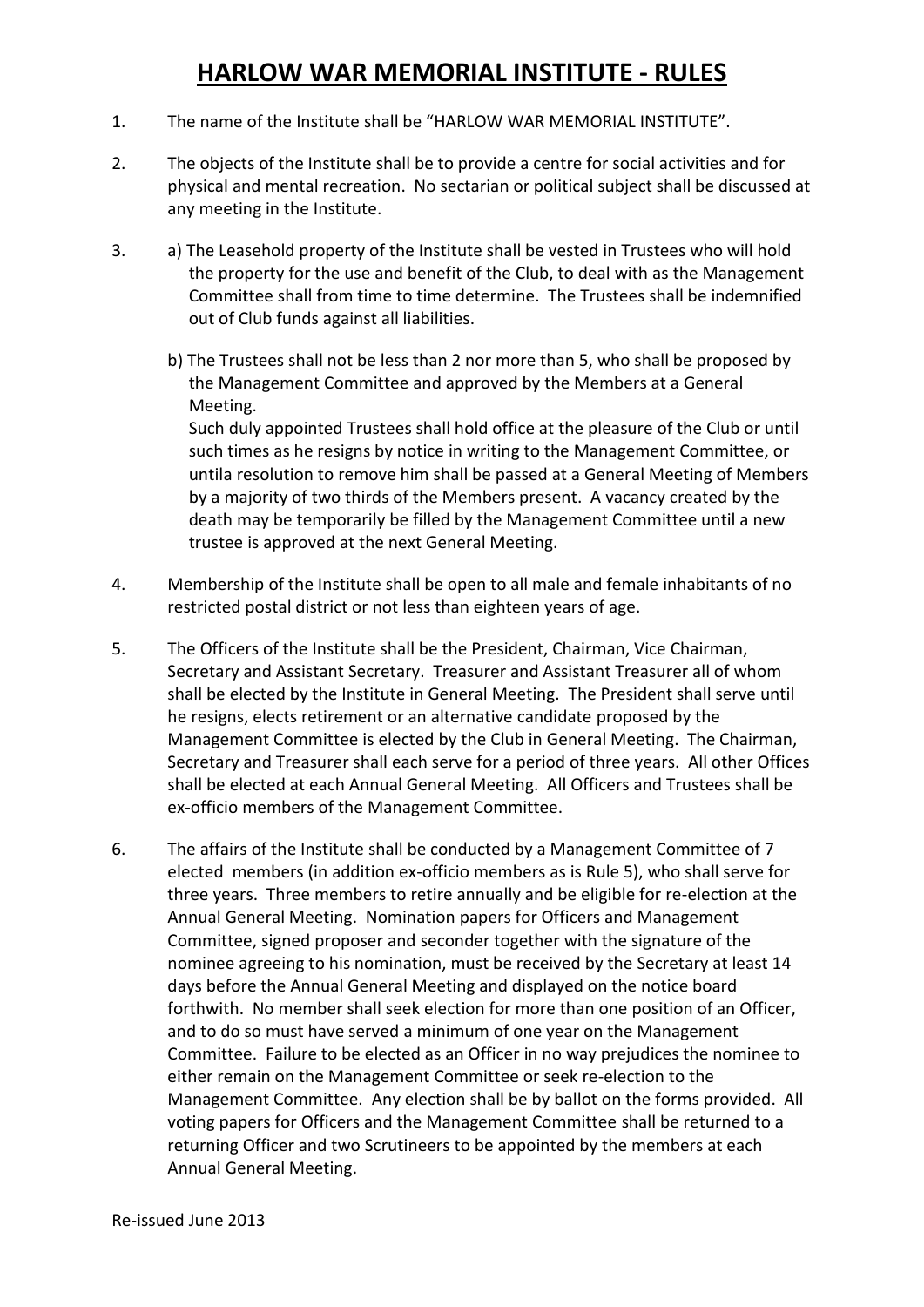- 7. Apart from the President, any elected member of the Management Committee absent from two consecutive Committee Meetings of any kind, shall forfeit his position if in the opinion of the Management Committee, the reasons of his absence are not satisfactory.
- 8. The Annual General Meeting shall be held not later than the  $30<sup>th</sup>$  September in each year. Extraordinary General Meetings shall be summoned on the signed request of one fifth of the members of the Institute, or, at the discretion of the Management Committee. Notices of such meetings shall be posted in the Institute for at least seven days and shall give and state the purpose of which such meeting is required.
- 9. At Annual General Meetings 50 members shall form a quorum, and at Management Committee Meetings 5 members shall form a quorum.
- 10. In respect of each accounting year, which shall end on the  $31<sup>st</sup>$  day of March each year, full Accounts including profit and loss accounts and balance sheets shall be prepared and shall be unaudited by professional Accountants appointed by the Management Committee. At each Annual General Meeting such unaudited Accounts for the accounting year immediately preceding that meeting shall be produced and approved by the Meeting and having been approved shall be signed as approved by the Chairman or such other Officer of the Institute as the Meeting may decide.
- 11. Members shall pay an annual subscription the amount of which shall be decided by the Management Committee. The subscription will be payable in advance to expire on the  $30<sup>th</sup>$  September in each year. Membership ceases if the subscription is not paid by the  $31<sup>st</sup>$  October in each subscription year.
- 12. When vacancies occur, any new member aged 18 and over can join at any time during the year, the subscription will be at the discretion of the Management Committee.
- 13. Every permanent member shall be entitled to vote at the Annual General Meetings provided that he/she shall have paid his/hers annual subscription and have been a member for at least one month.
- 14. The Management Committee shall have the power:-
	- (a) To co-opt a member to fill a vacancy on the Management Committee.
	- (b) To form such sub-committee as may be expedient from members of the committee and where this is not possible from members of the Institute.

The Chairman, Vice Chairman and Secretary are ex-officio members of any subcommittee of the Institute. At any Management Committee Meeting the Chairman shall have a casting vote.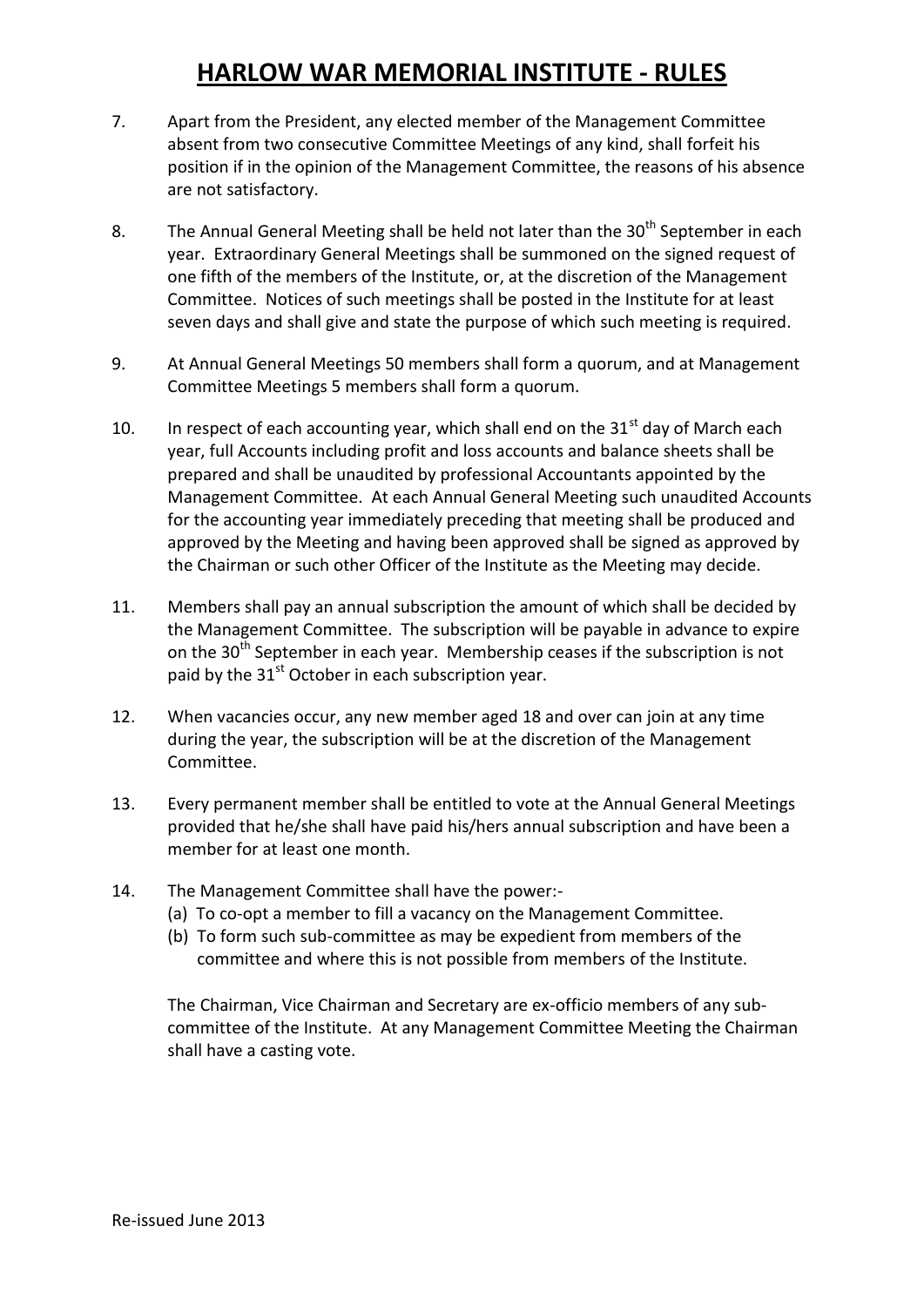- 15. The Chairman, Secretary and Treasurer shall form a Sub-Committee known as the Staff Liaison Committee. The Staff Liaison Committee shall be responsible for the salaries, terms and conditions of service of all full and part time staff and for the issuing of contracts of employment for all full time staff in the employment of the Institute. Proposals for the termination of employment of full time staff must be submitted to the Management Committee for approval before action is taken. The Management Committee shall decide the amount of Honorarium to be paid to a person or persons rendering a service to the Institute.
- 16. Any member of staff and any member can sign in anybody as many times as they like. The Management Committee reserve the right to charge an admission fee for visitors as their discretion.
- 17. The Management Committee shall have the power to suspend any member for misconduct or for breach of the rules of the Institute but such suspended member shall have the right to be heard before the Committee at such review, and if the member is not satisfied they shall have the right to appeal to the next Annual General Meeting. On any such appeal the decision of the Annual General Meeting shall be final. A member of the Management Committee has authority to reprove any member or visitor for unseemly conduct in the Institute, and if necessary to request an offender to leave the premises without being required to state his reasons for so doing. Any member of the Management Committee having occasion to exert this authority shall report the incident at the next Management Committee Meeting.
- 18. In case any member of the Institute shall have any complaint to make against either an Officer, a Committee member or any member within the Institute, the person so aggrieved may bring the matter before the Management Committee at their next meeting by giving the Secretary not less than 7 days clear notice in writing of his intention to do so. Complaints and/or suggestions of any other nature must be recorded in the Complaints Book provided.
- 19. Any Management Committee member, the Bar Manager or any member of the staff, has the authority to request verification of membership or signed visitors status before serving any person with alcoholic liquors. The times of opening of the Bar will be determined by the Committee, but must be within the Permitted Hours for Licensed Houses in the district. Opening times for games etc. will be determined by the Committee. Any extension required for games only, is at the discretion of the Bar Manager.
- 20. On the recommendation of the Management Committee, members who have rendered outstanding services to the Institute may be elected Life Members at the Annual General Meeting.